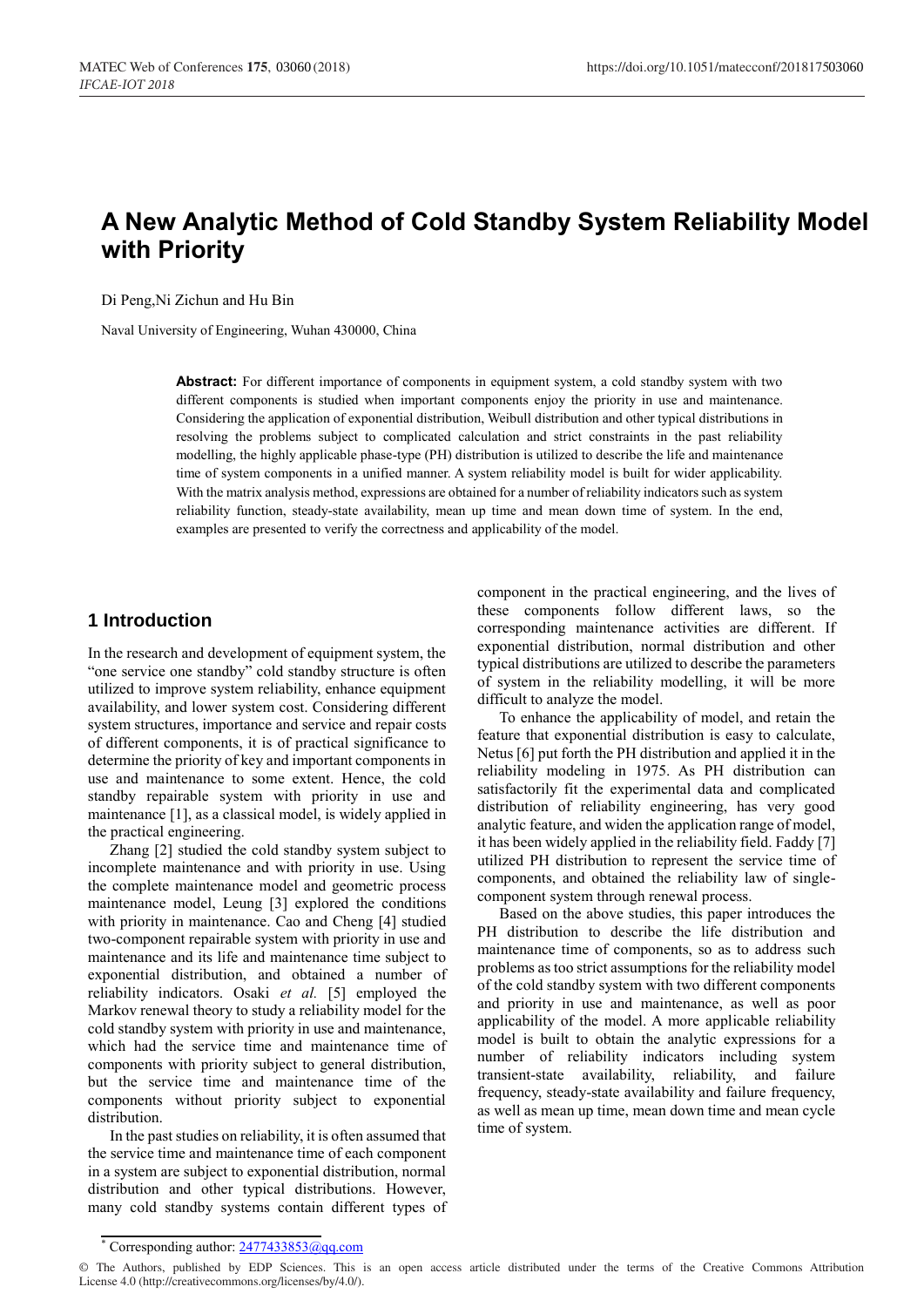## **2 System Description and Assumption**

It is assumed that it is a cold standby system with two components of different types and one unit of maintenance equipment. The assumption is detailed as follows:

1) At the beginning of the system, two components start operation in a good state. Component 1 starts operation first, and component 2 is in standby state;

2) The life of Component 1 is subject to *m* -order PH distribution, which is represented by (*α,Τ*) ;

3) The life of Component 2 is subject to  $k$ -order PH distribution, which is represented by (*γ,L*) ;

4) Component 1 has priority over Component 2. In other words, Component 1 has priority in use and maintenance. When Component 1 is satisfactorily repaired, if Component 2 is in service state, Component 2 is replaced by it, so Component 1 enters the service state, and Component 2 enters the standby state. When Component 2 is in maintenance state, if Component 1 fails, Component 2 transits from the maintenance state into the state of waiting for maintenance, so maintenance equipment starts repairing Component 1;

5) After being repaired by maintenance equipment, components are completely repaired. Among them, the maintenance time of Component 1 is subject to the  $n$ order PH distribution, and denoted by  $(\beta, S)$ . The maintenance time of Component 2 is also subject to *g* order PH distribution, and represented by  $(\theta, U)$ ;

6) All the above random variables are independent from each other;

7) The time taken to replace failed component with standby component is ignored.

## **3 Model Construction**

#### **3.1 System State Space**

 $K(t)$  stands for the number of failed components in the system,  $(K(t) = 0,1,2)$ . Let  $J(t) = \{j_1(t), j_2(t)\}$  be the phase at which any intact component in the system is; and let  $I(t) = \{i_1(t), i_2(t)\}$  be the phase at which maintenance is performed, so  $\{K(t), J(t), I(t)\}\$ is a multidimensional Markov chain.

The state space of system is represented by  $\Omega = H_0 \cup H_1 \cup H_2 \cup H_3$ , in which:

 $H_0 = \{0, j_1(t)\}\$  means that there is not any failed component in the system. Component 1 is in service state; Component 2 is in standby state; and Component 1 in service is at the phase  $j_1(t)$ , in which  $1 \le j_1(t) \le m$ .

 $H_1 = \{1, j_1(t), i_2(t)\}$  means that the system has 1 failed component; Component 1 in service is at the phase

 $j_1(t)$ , and maintenance equipment is repairing at the phase  $i_2(t)$ , in which  $1 \le j_1(t) \le m, 1 \le i_2(t) \le g$ .

 $H_2 = \{1, j_2(t), i_1(t)\}\$  means that the system has 1 failed component; Component 2 in service is at the phase  $j_2(t)$ , and maintenance equipment is repairing at the phase  $i_1(t)$ , in which  $1 \le j_2(t) \le k, 1 \le i_1(t) \le n$ .

 $H_3 = \{2, i_1(t)\}\$  means that the system has 2 failed components, so it is in shutdown state; both Components 1 and 2 fail, and maintenance equipment is repairing at the phase  $i_1(t)$ , in which  $1 \le i_1(t) \le n$ .

#### **3.2 State Transition Matrix**

1) H<sub>0</sub> internal transition;  $K(t) = 0$  means that there is not any failed component in the system, and Component 2 is in cold standby state. At this time, there is only the phase transition of Component 1 in service, so it can be denoted by  $T$ ;

2)  $H_1$  internal transition;  $K(t) = 1$  means that there is a failed component in the system, and Component 1 is in service state, while Component 2 is in maintenance state. As the phases of Component 1 in service and maintenance equipment cannot be changed at the same time, their transition matrix can be denoted by  $T \oplus U$ ;

3)  $H_2$  internal transition;  $K(t) = 1$  means that there is 1 failed component in the system, and Component 2 is in service state, while Component 1 is in maintenance state. As the phases of Component 2 in service and maintenance equipment cannot be changed at the same time, their transition matrix can be denoted by  $L \oplus S$ ;

4) H<sub>3</sub> internal transition;  $K(t) = 2$  means that the system has 2 failed components, i.e. Components 1 and 2 are both in maintenance state, so the system fails. At this time, there is only the phase transition of failed Component 1, which can be denoted by *S* ;

Similarly, the matrix for transition from macro state *k* to the state  $k+1, k-1$ . The infinitesimal generator *Q* of the Markov chain is obtained as follows:

$$
Q = \begin{bmatrix} A_{0,0} & 0 & A_{0,2} & 0 \\ B_{1,0} & B_{1,1} & 0 & B_{1,3} \\ C_{2,0} & 0 & C_{2,2} & C_{2,3} \\ 0 & D_{3,1} & 0 & D_{3,3} \end{bmatrix} \tag{1}
$$

The blocks of matrix **Q** are presented as follows:

 $\boldsymbol{A}_{0,0} = \boldsymbol{T} \quad \boldsymbol{A}_{0,2} = \boldsymbol{T}^0 \boldsymbol{\beta} \otimes \boldsymbol{\gamma}$  $\boldsymbol{B}_{\!1,0}\!=\!\boldsymbol{U}^0\,\mathop{\otimes} \boldsymbol{I} \quad \boldsymbol{B}_{\!1,1}\!=\!\boldsymbol{T}\,\mathop{\oplus} \boldsymbol{U} \quad \boldsymbol{B}_{\!1,3}\!=\!\boldsymbol{T}^0\boldsymbol{\beta}\mathop{\otimes} \boldsymbol{e}_{_S}$  $C_{2,0} = S^0 \alpha \otimes e_n \quad C_{2,2} = L \oplus S \quad C_{2,3} = L^0 \otimes I$  $D_{3,1} = S^0 \alpha \otimes \theta$   $D_{3,3} = S$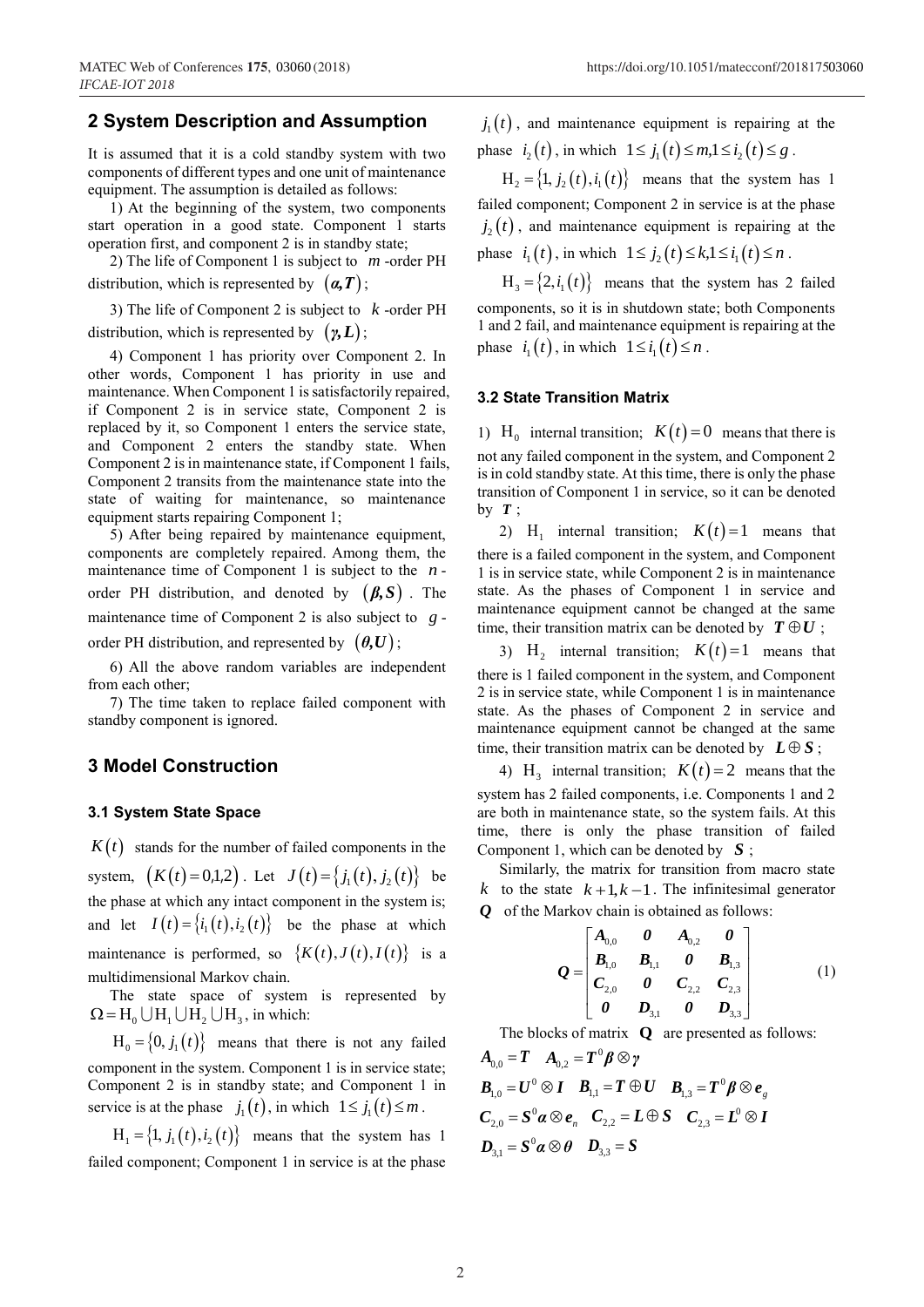#### **3.3 System Steady-state Probability Vector**

When the system enters the steady state, the probabilities of states in the infinitesimal generator form a steady-state probability vector  $\boldsymbol{\pi} = (\boldsymbol{\pi}_0, \boldsymbol{\pi}_1, \boldsymbol{\pi}_2, \boldsymbol{\pi}_3)$ , which satisfies the following equation:

$$
\begin{cases} \pi Q = 0 \\ \pi e = 1 \end{cases} \tag{2}
$$

The above equation is written into:

$$
\boldsymbol{\pi}_0 \boldsymbol{A}_{0,0} + \boldsymbol{\pi}_1 \boldsymbol{B}_{1,0} + \boldsymbol{\pi}_2 \boldsymbol{C}_{2,0} = \boldsymbol{0}
$$
 (3)

$$
\pi_1 B_{1,1} + \pi_3 D_{3,1} = 0 \tag{4}
$$

$$
\pi_0 A_{0,2} + \pi_2 C_{2,2} = 0 \tag{5}
$$

$$
\pi_1 \mathbf{B}_{1,3} + \pi_2 \mathbf{C}_{2,3} + \pi_3 \mathbf{D}_{3,3} = 0 \tag{6}
$$

$$
\pi_0 e + \pi_1 e + \pi_2 e + \pi_3 e = 1 \tag{7}
$$

After solving the above equations, the system steadystate probability vector  $\pi_i$  ( $i = 0, 1, 2, 3$ ) is calculated.

### **4 System Reliability Indicators**

#### **4.1 System Reliability Function**

System reliability function is the probability of normal operation of the system before the time *t* . For the model in this paper, system reliability refers to the probability that the system is in the state space  $H_0 \cup H_1 \cup H_2$ . The failure state  $H_3$  of the system is combined into the absorptive state. Let  $K(t)$  be the number of failed components in the system at the time  $t$ , i.e.  $(K(t)=0,1); K(t), J(t), I(t)$ , which constitutes a new multidimensional Markov chain. The corresponding probability transition matrix is as follows:

$$
\boldsymbol{O} = \begin{bmatrix} \boldsymbol{A}_{0,0} & \boldsymbol{0} & \boldsymbol{A}_{0,2} \\ \boldsymbol{B}_{1,0} & \boldsymbol{B}_{1,1} & \boldsymbol{0} \\ \boldsymbol{C}_{2,0} & \boldsymbol{0} & \boldsymbol{C}_{2,2} \end{bmatrix}
$$
 (8)

Let  $\mathbf{W}_i(t)$  be the probability that the system is in the state  $H_i$ ; and  $W_i(t)$  and  $O$  satisfy the following differential equation:

$$
\begin{cases}\nW'(t) = W(t)O \\
O(0) = \eta\n\end{cases}
$$
\n(9)

In which,  $\mathbf{W}(t) = (\mathbf{W}_0(t), \mathbf{W}_1(t), \mathbf{W}_2(t));$ 

The differential equation is solved to obtain  $R(t) = \eta \exp(\theta t) e$ , in which  $\eta = (\alpha, \theta, ..., \theta)$  is  $1 \times (m + mg + kn)$  -order row vector; and *e e* is  $(m + mg + kn) \times 1$  -order column vector.

#### **4.2 Mean Time between Failures of System**

Mean time between failures (MTBF) of system refers to

the time taken for the system to exit and reenter the failure state. To the model, when the system exits the failure state  $H_3$ , it operates normally; when the system reenters the state  $H_3$ , it fails. According to the definition of Phasetype (PH), the MTBF of system is subject to Phase-type (PH), and has  $m + mg + kn$ -order irreducible expression

 $(\eta, 0)$ , so the MTBF of system is as follows:

$$
MTBF = -\eta O^{-1}e \tag{10}
$$

#### **4.3 System Steady-state Availability**

System steady-state availability means the probability that the system is in the state space  $H_0 \cup H_1 \cup H_2$  after longterm operation. The system steady-state availability can be defined as follows:

$$
A = \sum_{i=0}^{2} \pi_{i} e = 1 - \pi_{3} e \tag{11}
$$

#### **4.4 System Steady-state Failure Frequency**

System steady-state failure frequency refers to the times that the system enters the failure state within a unit time. To this model, the system can only enter the failure state  $H_3$  from the states  $H_1$  and  $H_2$ , so there is:

$$
M = \pi_1 B_{1,3} e + \pi_2 C_{2,3} e \tag{12}
$$

The mean up time, mean down time and mean cycle time of the system are as follows:

$$
MUT = \frac{A}{M} \tag{13}
$$

$$
MDT = \frac{1 - A}{M} \tag{14}
$$

$$
MCT = \frac{1}{M} \tag{15}
$$

## **5 Example Analysis**

In the engineering application, a cold standby system with priority may contain different types of component, and the life distribution of these components may belong to different types of distribution. When a repairman maintains the system, the maintenance time of different components may be subject to different types of distribution as well. In this case, Markov process, Markov renewal process and other methods are not applicable. To prove the correctness of this model and demonstrate the applicability and good analytic performance of the model, two examples are presented as follows: it is first assumed that the lives and maintenance time of components are subject to exponential distribution, and the calculation results are compared with those in Reference [4]. After that, calculation is carried out for the conditions that life and maintenance time are subject to different types of distribution, so as to verify the applicability of the model.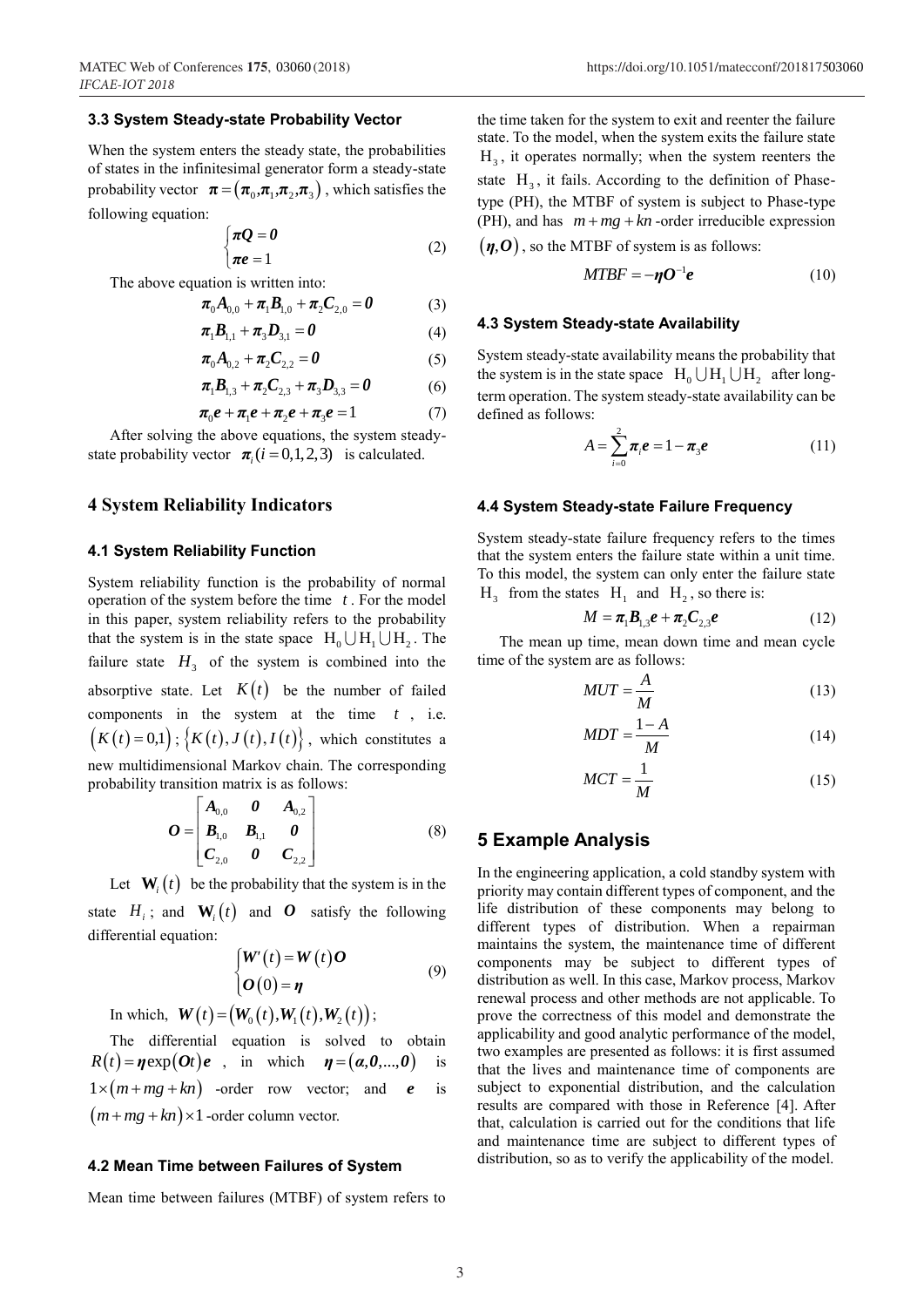## **5.1 Verification of Correctness**

It is assumed that a cold standby system consists of two different components. Among them, Component 1 enjoys the priority in use and maintenance, while Component 2 is in standby state. The life of Component 1 is subject to the exponential distribution  $\lambda_1 = 0.2$ , while the life of Component 2 is subject to the exponential distribution  $\lambda_2$ =1.2. The maintenance time of Component 1 and Component 2 is subject to the exponential distribution  $\mu_1 = 2, \mu_2 = 3$  respectively.

The infinitesimal generator of the system can be obtained as follows:

follows:  
\n
$$
Q = \begin{bmatrix}\n-\lambda_1 & 0 & \lambda_1 & 0 \\
\mu_2 & -\lambda_1 - \mu_2 & 0 & \lambda_1 \\
\mu_1 & 0 & -\lambda_2 - \mu_1 & \lambda_2 \\
0 & \mu_1 & 0 & -\mu_1\n\end{bmatrix}
$$
\n(16)

The state transition equations of the system are as follows:

$$
\begin{aligned}\n\stackrel{\text{s:}}{=} \frac{dP_0(t)}{dt} &= -\lambda_1 P_0(t) + \lambda P_2(t) \\
\frac{dP_1(t)}{dt} &= \mu_2 P_0(t) - (\lambda_1 + \mu_2) P_1(t) + \lambda_1 P_3(t) \\
\frac{dP_2(t)}{dt} &= \mu_1 P_0(t) - (\lambda_2 + \mu_1) P_2(t) + \lambda_2 P_3(t) \\
\frac{dP_2(t)}{dt} &= \mu_1 P_1(t) - \mu_1 P_3(t)\n\end{aligned}
$$
\n(17)

When  $t \rightarrow \infty$ , i.e. the system is in steady state, the steady-state probability equations can be obtained as follows:

$$
\begin{cases}\n-\lambda_1 P_0 + \lambda P_2 = 0 \\
\mu_2 P_0 - (\lambda_1 + \mu_2) P_1 + \lambda_1 P_3 = 0 \\
\mu_1 P_0 - (\lambda_2 + \mu_1) P_2 + \lambda_2 P_3 = 0 \\
\mu_1 P_1 - \mu_1 P_3 = 0 \\
P_0 + P_1 + P_2 + P_3 = 1\n\end{cases}
$$
\n(18)

Equation (16) is submitted into Equations (2) to obtain the same result as Equation (18), so the model proposed in this paper certainly obtains the same reliability indicators as those in Reference [4]. The common results obtained using two methods are as follows:

Steady-state availability  $A = 0.9086$ ; mean time between failures of system *MTBF* = 8.5 ; system steadystate failure frequency  $M = 0.0686$ ; mean up time of system  $MUT = 13.2449$ ; mean down time of system  $MDT = 1.3324$  ; mean cycle time of system  $MCT = 14.5772$ .

The relationship between system reliability  $R(t)$ and time *t* is as presented in Fig. 1:



**Figure. 1** Example 1 reliability and time relationship

#### **5.2 Verification of Model Applicability**

It is assumed that a cold standby system consists of two different components and one unit of maintenance equipment. Among them, electronic component 1 has the priority in use and maintenance, and its life distribution is subject to the exponential distribution whose parameter is 0.05. It can be expressed as PH distribution:  $\boldsymbol{\alpha} = (1)$ ,  $T = (-0.05)$ . The maintenance time of Component 1 is subject to general distribution, so it can be represented by PH distribution: *MCT* =166.6667 .<br> *MCT* =166.6667 .<br> *MCT* =166.6667 .<br> *MCT* =166.6667 .<br> *MCT* =166.6667 .<br> *MCT* =166.6667 .<br> *MCT* =166.6667 .<br> *MCT* =166.6667 .<br> *MCT* =166.6667 .<br> *MCT* =166.6667 .<br> *MCT* =166.6667 .<br> *MCT* =166.6

$$
\beta = \begin{pmatrix} 1 & 0 \\ 0 & 0 \end{pmatrix}
$$

$$
S = \begin{pmatrix} -7 & 1 \\ 2 & -5 \end{pmatrix}
$$

Mechanical Component 2 is in cold standby state, and its life distribution is subject to the Weibull distribution whose shape parameter is 3.4 and dimensional parameter is 0.26. The tool EMpht is employed to express it as PH distribution:

$$
\gamma = (0 \ 1 \ 0)
$$
  

$$
L = \begin{pmatrix} -0.8682 & 0 & 0 \\ 0 & -0.8682 & 0.8682 \\ 0.8682 & 0 & -0.8682 \end{pmatrix}
$$

The maintenance time of Component 2 is subject to the Weibull distribution whose shape parameter is 4 and dimensional parameter is 1.5. Its expression as PH distribution is as follows:

$$
\theta = \begin{pmatrix} 0 & 1 & 0 \end{pmatrix}
$$

$$
U = \begin{pmatrix} -5.7572 & 0 & 0 \\ 0 & -5.7572 & 5.7572 \\ 5.7572 & 0 & -5.7572 \end{pmatrix}
$$

Based on the conclusions in Section 3 and Section 4, the results are obtained when the system is in steady state: system steady-state availability  $A = 0.9948$ ; mean time between failures of system  $MTBF = 171.3969$ ; system steady-state failure frequency  $M = 0.0060$ ; mean up time of system  $MUT = 165.8000$ ; mean down time of system  $MDT = 0.8667$ ; mean cycle time of system  $MCT = 166.6667$ .